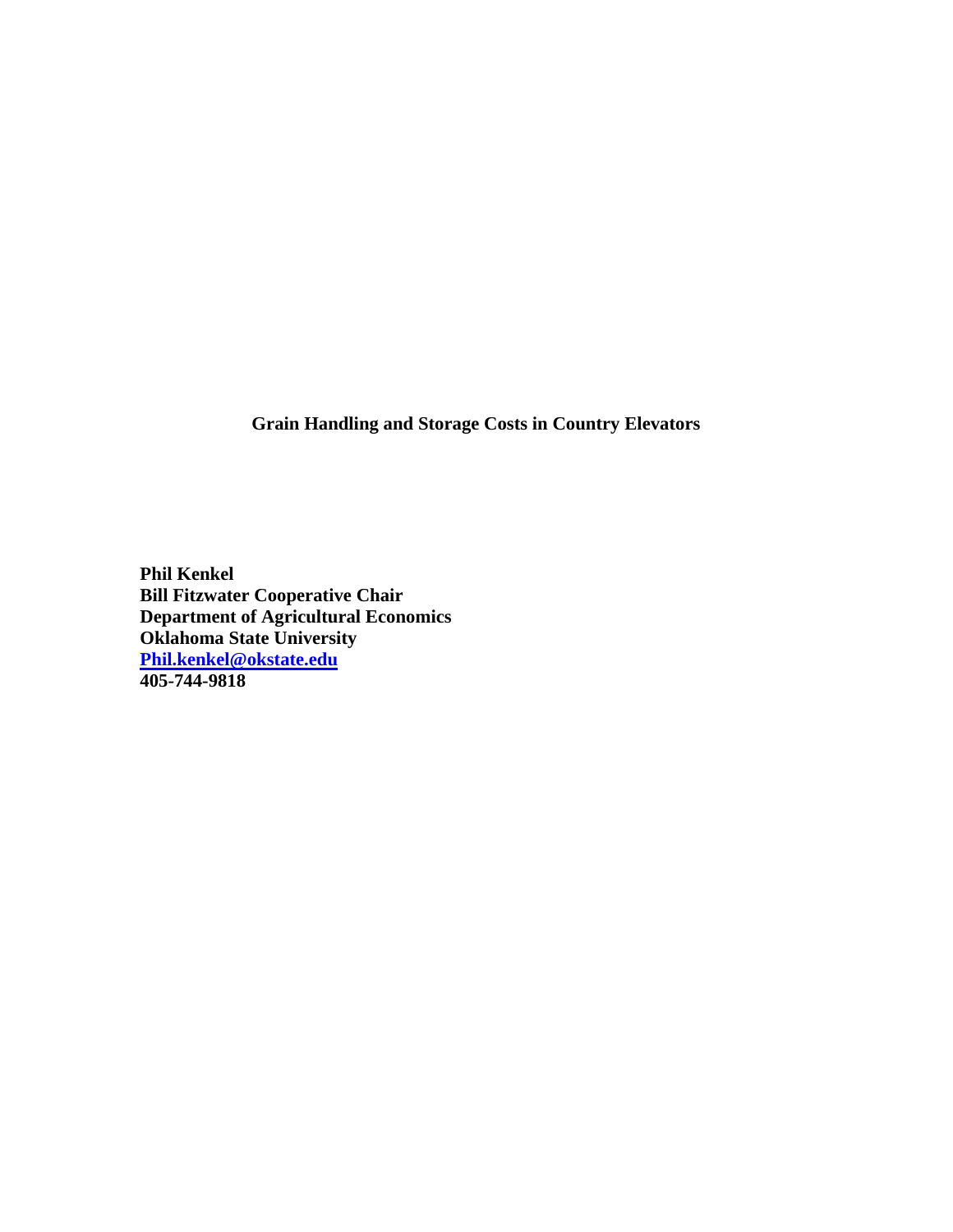### **Grain Handling and Storage Costs in Country Elevators**

 Grain handling and storage costs have increased dramatically due to recent increases in commodity prices, labor rates, and utility costs. A typical elevator's interest costs have more than doubled during the last year (Anderson) while commercial electricity costs have increased almost 19% during the last five years and are forecast to continue to increase at a similar rate (EIA). In order to establish adequate margins on grain sales and contracts and to set appropriate storage fees, managers need accurate information on grain handling costs. Unfortunately, many mangers rely on outdated rules of thumb rather than accurate measurements of handling costs. This study provides information on grain handling costs at country elevators.

# **Previous Research**

 Research on grain handling and storage costs is limited. A 1983 study (Schnake and Stevens ) provides engineering-based handling cost estimates for various sizes of corn and soybean and wheat and sorghum elevators. Schnake and Steven's model suggests substantial economies of scale in per-bushel handling costs. For corn and soybean elevators, the estimated per-bushel handling cost ranges from \$0.270/bushel for an elevator with 1.75M bushels of throughput to \$0.0727/bushel for an elevator with 17.5M bushels of annual volume. The results also indicate minor cost differences between corn and soybean and wheat and sorghum elevators.

Kenkel and Anderson and report grain handling costs for five size categories of wheat elevators based on a survey conducted in 1991. The authors report handling costs ranging from \$0.186/bushel to \$0.224/bushel, but they do not report a clear relationship between costs and throughput. Baumel gathered information on handling costs of ten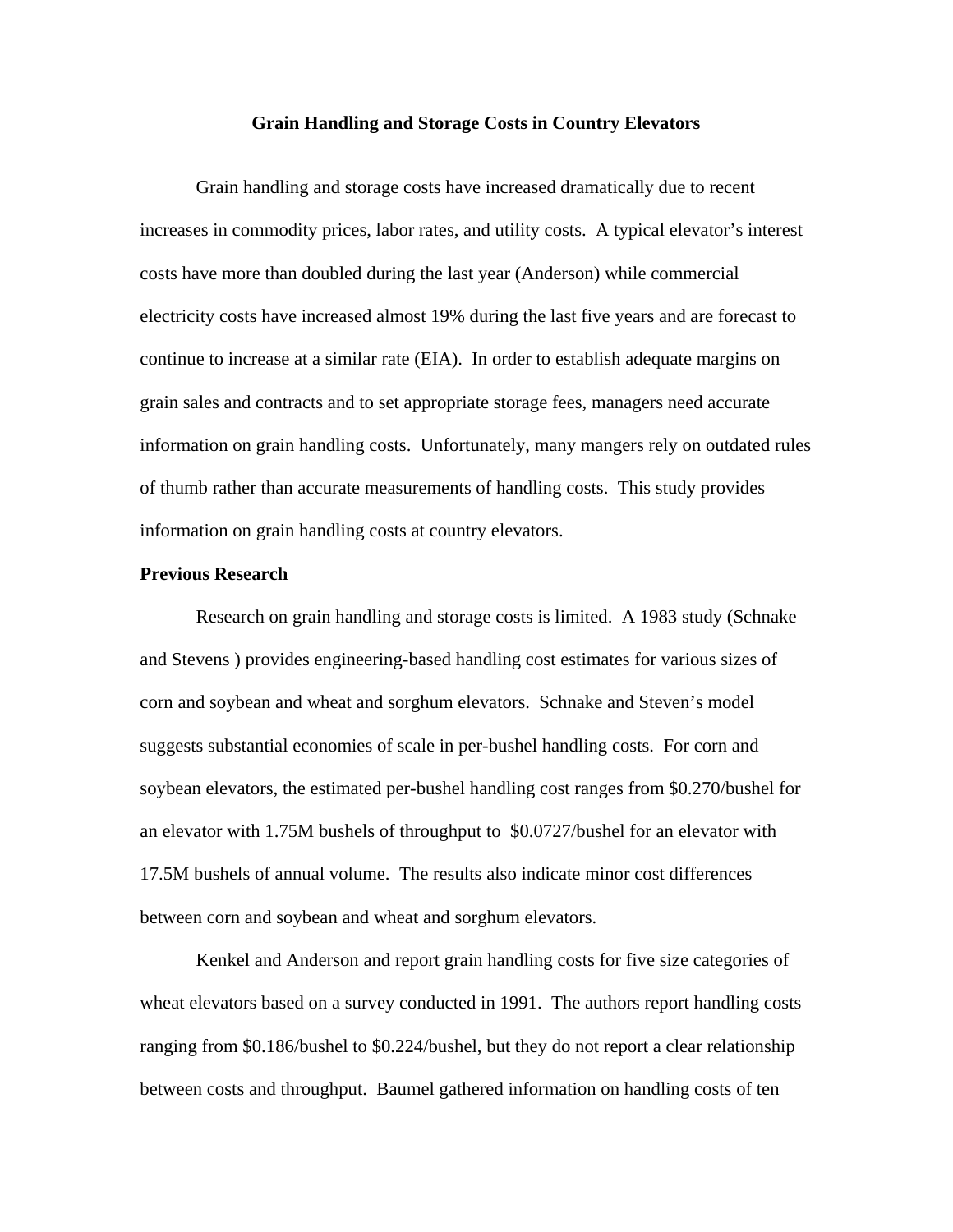corn and soybean elevators in Iowa across two crop years (1993-94 and 1994-95). The results highlight the importance of capacity utilization with the average-per bushel handling costs averaging \$0.152 in 1993-94 on an average throughput of 2.6M bushels and falling to \$0.103 when increased crop production increases average throughput to 4.4M bushels.

The time span of the previous estimates of elevator handling costs obviously makes direct comparison inappropriate. A conversion of the previous cost estimates to 2008 dollars using the producer price index is provided in Table 1. The adjusted estimates still reflect considerable variation due to elevator size and throughput with corn and soybean elevator handling costs ranging from \$.07 to \$.23 per bushel and wheat elevator handling costs ranging from \$.07 to \$.29 per bushel. Somewhat reassuring is that the survey based estimates (Kenkel and Anderson and Baumel) fall within the range of the engineering based projection (Schnake and Stevens).

| Table 1. Elevator Handling Cost Estimates Converted to 2008 Donars |                |                |                  |                  |
|--------------------------------------------------------------------|----------------|----------------|------------------|------------------|
| Type of                                                            | Corn and       | Corn and       | Wheat and        | Wheat            |
| Elevator                                                           | Soybean        | Soybean        | Sorghum          |                  |
| Year of Study                                                      | 1982           | 1993           | 1982             | 1991             |
| Per Bushel Cost \$.073 to \$.270<br>(unadjusted)                   |                | \$15.2         | \$.074 to \$.294 | \$.172 to \$.224 |
| Per Bushel Cost \$.131 to \$.486<br>(adjusted to<br>2008)          |                | \$.218         | \$.133 to \$.530 | \$.250 to .326   |
| Source                                                             | Schnake and    | <b>Braumel</b> | Schnake and      | Kenkel and       |
|                                                                    | <b>Stevens</b> |                | <b>Stevens</b>   | Anderson         |

Table 1: Elevator Handling Cost Estimates Converted to 2008 Dollars\*

\*US Department of Labor, Bureau of Labor Statistics

The breakdown between fixed and variable storage costs is also an important consideration for elevator managers. Because fixed costs have historically accounted for around two thirds of an elevator's total costs, managers attempt to maximize grain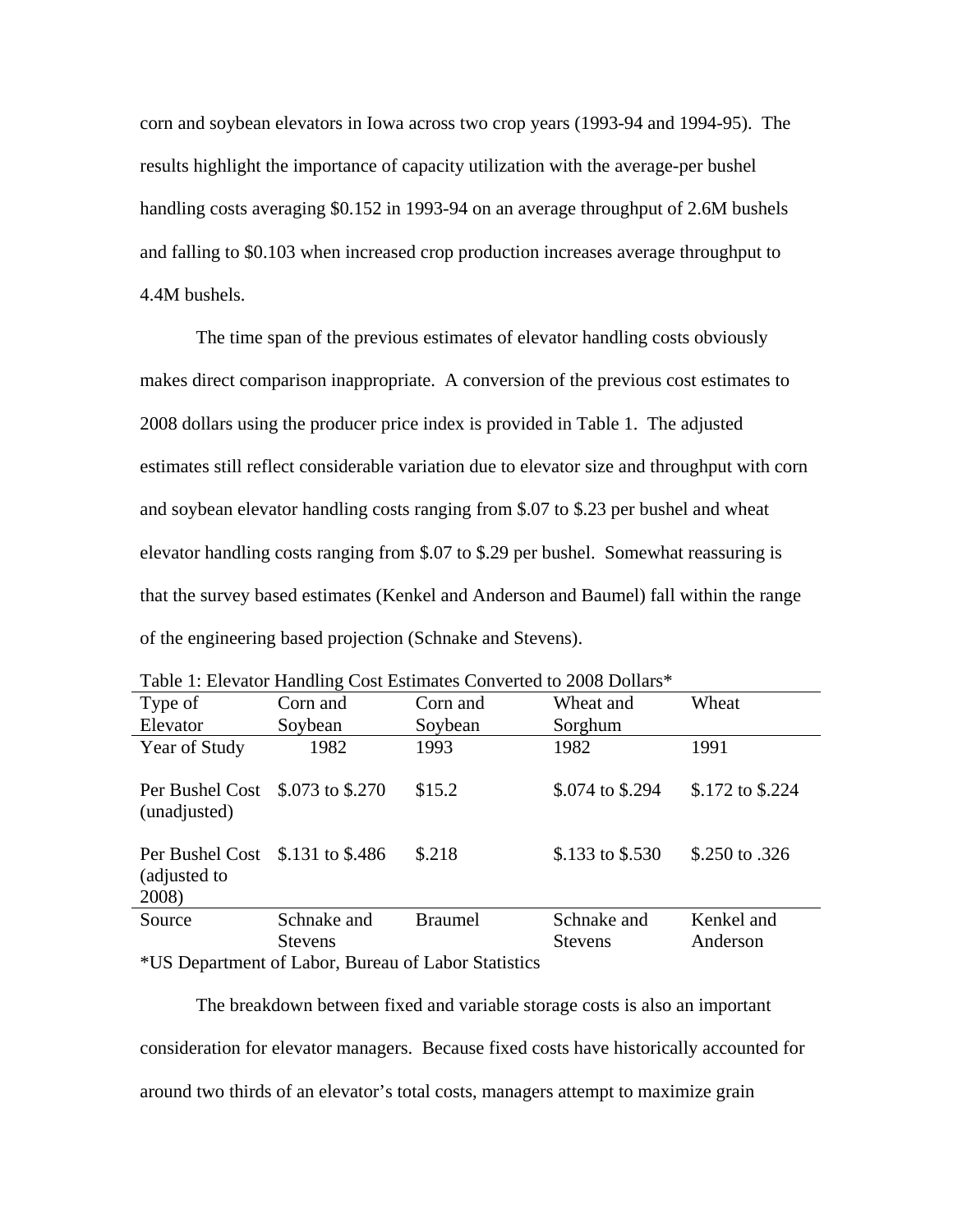throughput. Weather and crop production factors are the largest determinant of volume, but are obviously outside of the manager's control. Elevator managers are therefore pressured to reduce grain margins below the total cost of handling to attempt to capture a higher share of the grain produced in their procurement region. A study of pricing strategies of country corn elevators (Davis and Hill) concludes that the competition among elevators for a fixed amount of corn pushed all elevators to match margins with the highest pricing competitor. Surveys of cooperative elevators (Gumn and Cobia, Stearns and Cobia, Stearns, Cobia and Warman) also conclude that managers closely monitor competitors when setting grain margins. Reducing margins to gain throughput can be an effective short-run strategy only if the competitors do not respond and if the margin exceeds the variable costs of storage.

Fixed costs make up a relatively large component of the total costs for a commercial grain operation. Schnake and Stevens estimate that fixed costs for corn and sorghum elevators average 64% of total costs, while wheat and sorghum elevators average 60%. Kenkel and Anderson report an average fixed/total cost ratio of 77%. Baumel's results indicate a fixed/total cost ratio of only 50%. However, his cost breakdown does not separate administrative personnel costs from the total personnel costs, which are treated as a variable expense.

#### **Modeling Grain Handling Costs**

 A grain handling and storage cost template was recently developed by Oklahoma State University. The template was developed to allow grain elevator managers to estimate grain handling costs and analyze changing cost factors, The software uses an economic engineering approach to model grain handling costs based on grain prices,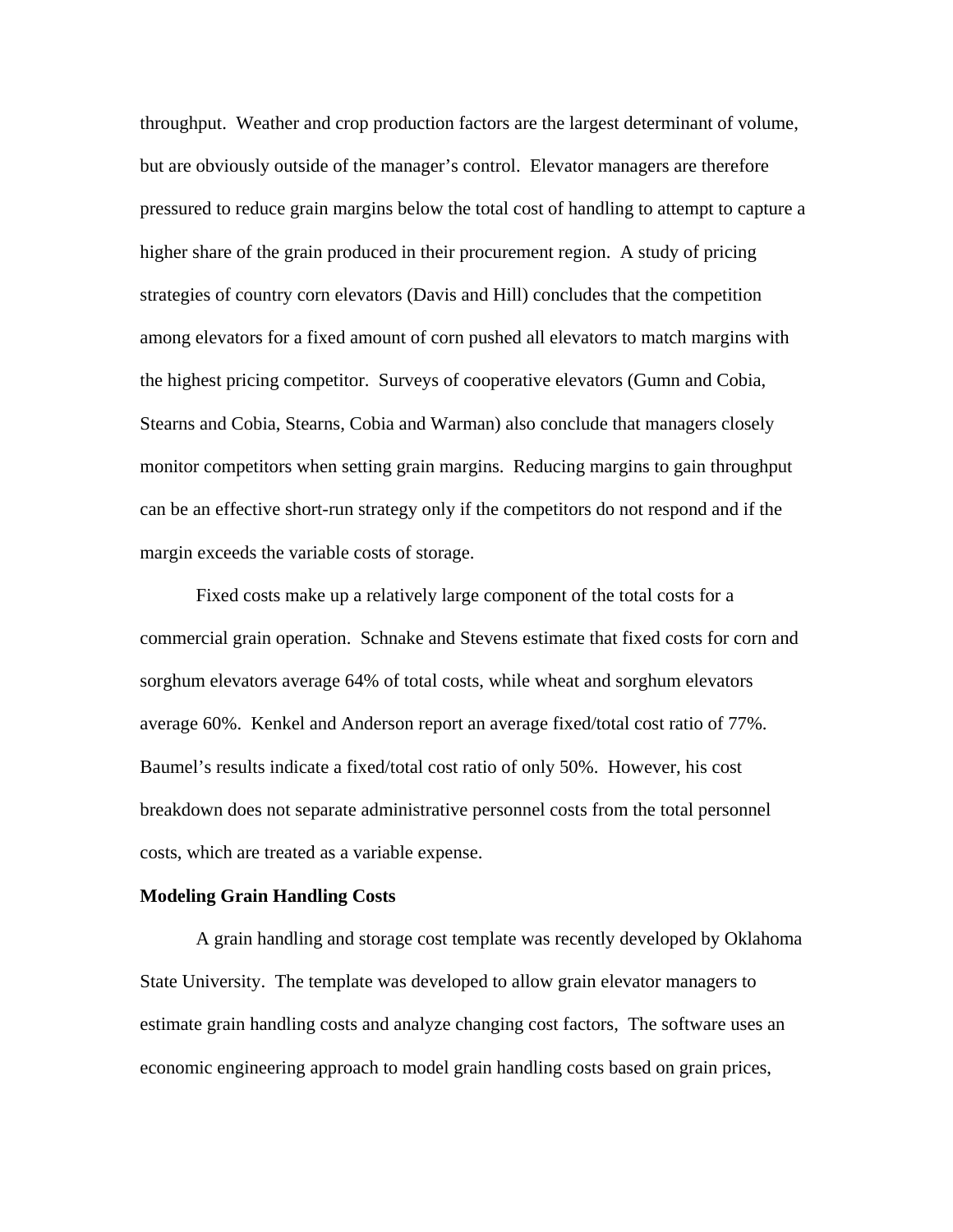electricity price, turning and aeration practices, and other inputs supplied by the user. Economic engineering uses engineering data to estimate facility, equipment, labor, and utility requirements. The economic component of the model determines the fixed and variable costs associated with operating the facility (Criner and Jacobs).

 Variable grain storage and handling costs include grain shrinkage and moisture loss, electricity for elevation, conveying, turning and aeration, and fumigation expenses. Grain shrinkage, which is also referred to as handling loss, is the invisible loss in weight that occurs during the storage period. Causes for handling loss include broken kernels and dust during handling, transportation, the loss of volatile compounds such as oils, and possible losses due to seed respiration (Summer). Research at Iowa State University determined that handling losses at commercial elevators range from 0.64 to 1.33% with a three-year average of 0.88% (Hicks and Cloud). Elevator managers often assume handling losses of 0.5% for elevation and discharge (in and out) plus 0.25% for each time the grain is turned. While the handling loss percentage is predictable, the economic consequences vary with the value of the grain.

 Moisture loss is another source of shrinkage in grain storage and handling. The moisture weight loss that occurs as grain dries is not linearly related to the change in moisture percentage, but can be calculated by determining the water weight loss as a percentage of the total original weight of grain and moisture. The change in weight can be calculated from the formula:

## *FinalWeight* = *initial weight*× ((100 − *initial moisture*%) ÷ (100 − *final moisture*%))

For example, 1000 lbs of grain at an initial moisture content of 25% will have a final weight of 882 lbs if dried to 15% moisture [1000 x (75/85)]. The weight loss of 118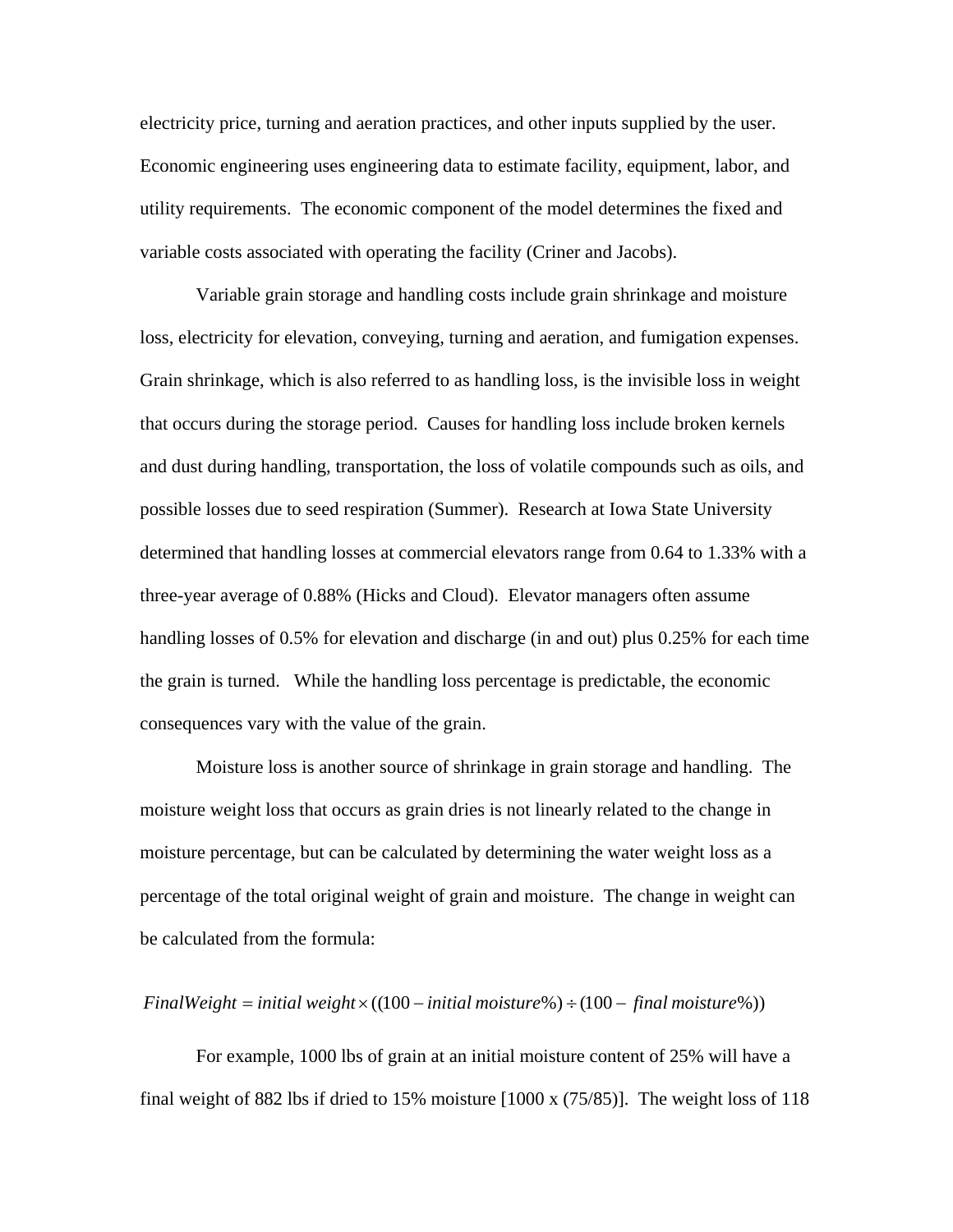lbs represents 11.8% of the initial weight, which is greater than the 10% change in moisture content. Managers of corn elevators are often familiar with moisture loss calculations, because they include moisture loss as part of their drying fees. In other grains such as soybeans or wheat which are received at moisture content closer to equilibrium storage moisture, the potential for moisture loss is more subtle. Wheat delivered to an elevator at an average moisture content of 13% is likely to decrease in moisture content as it is aerated and handled. If the wheat is removed from the elevator at a moisture content of 12%, the elevator will suffer 1.1% shrinkage from moisture loss. The economic implications of moisture shrinkage, like handling shrinkage, increase as the value of the commodity increases.

 Electricity usage during grain handling and storage is a function of conveying, elevation, dust control systems, and aeration equipment. Per-bushel electricity costs vary with the equipment configuration and electricity rates. A typical configuration for a country elevator might include a 10,000 bushel/hour leg equipped with a 50 horsepower motor, a drag conveyor with a 25 HP motor, and a dust control system using 15 HP resulting in 90 HP. A three-phase 225 volt electric motor draws approximately .75KW/HP for each hour of use. For older motors, the simple rule of thumb of one kilowatt per horsepower provides a reasonable estimate. At an electrical rate of \$.10/KW the previously described handling system results in electrical costs of \$.003 for each bushel elevated, turned, and then removed from storage.

 The operation of aeration equipment is typically a more major component of electricity use. A typical aeration system with 1/10 cubic foot/minute airflow requires .007HP/bushel of bin capacity, and the system will need to operate for 150-170 hours per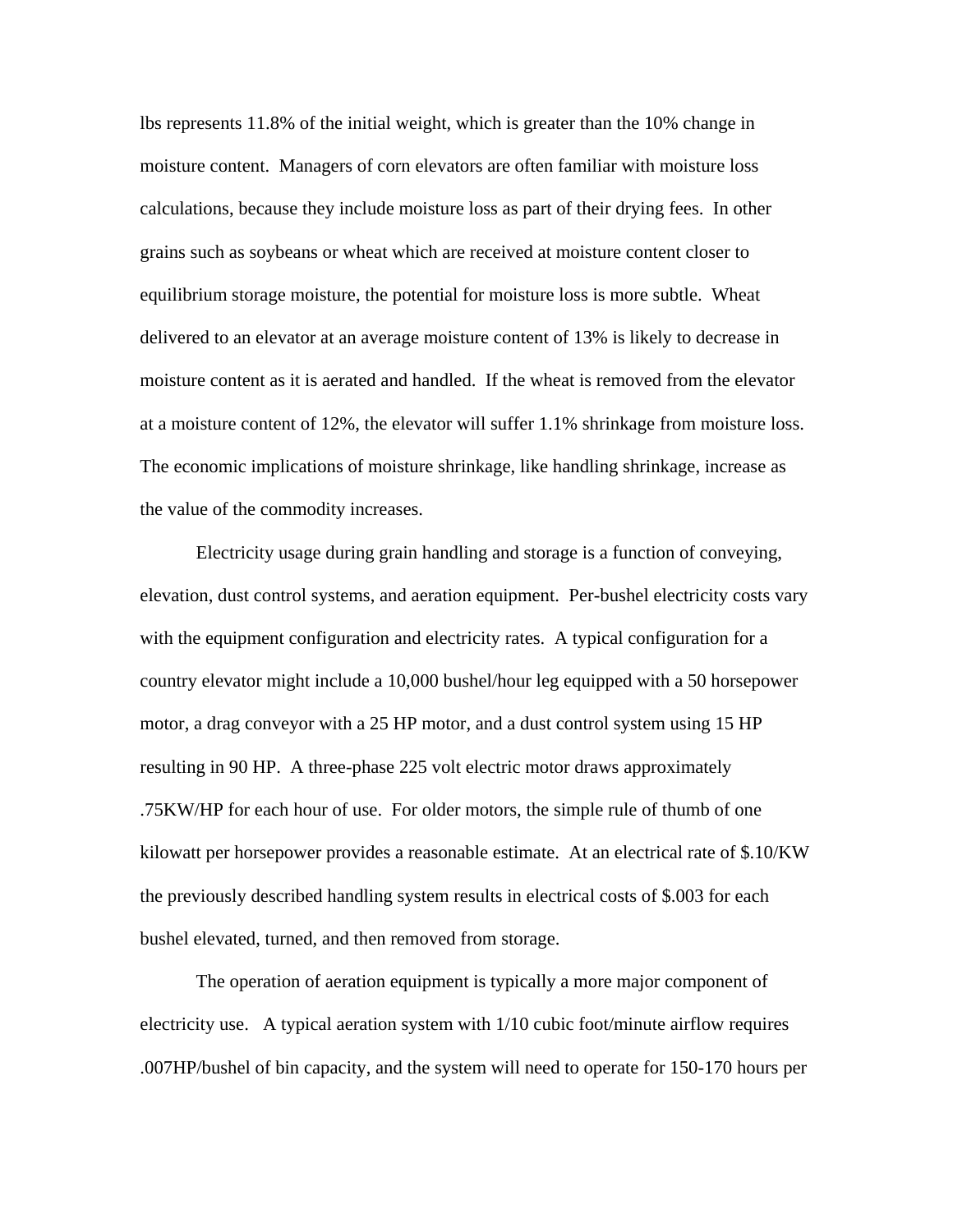aeration cycle. At \$.10/KW this equates to \$.005/bushel for each aeration cycle. Aeration practices vary widely across elevators. Some managers strive for a single aeration to cool grain while other managers aerate four or more times per year to minimize the differential between the grain and the outside temperature. Wheat storage typically makes more intensive use of aeration because the grain in placed into storage during the summer.

 In addition to electricity consumption charges, which are based on the kilowatts of electricity consumed, many elevators face demand charges calculated on peak consumption and/or differential charges based on the daily timing of electricity use. Demand charges vary greatly and may represent 25-50% of electricity costs. In some cases, the peak consumption impacts the rate that the business pays for all electricity usage. Demand charges can be reduced by staging the startup of large motors and through judiciously selecting the equipment that operates at the same time.

 Fumigation and grain treatment costs vary across grains and storage environments. Wheat elevators typically fumigate wheat at least once during the storage period. Insect populations in stored corn and soybeans are much less likely to reach an economic threshold justifying fumigation because fall temperatures facilitate cooling the grain and reducing insect activity. Fees for custom fumigation are typically \$.01- .02/bushel (Central States), but are likely to increase with rising material, labor, and transportation costs.

#### **Baseline Estimate of Grain Handling Costs**

Baseline estimates of grain handling costs for typical corn, soybean, and wheat storage systems are calculated using the Grain Handling and Storage Cost Template. The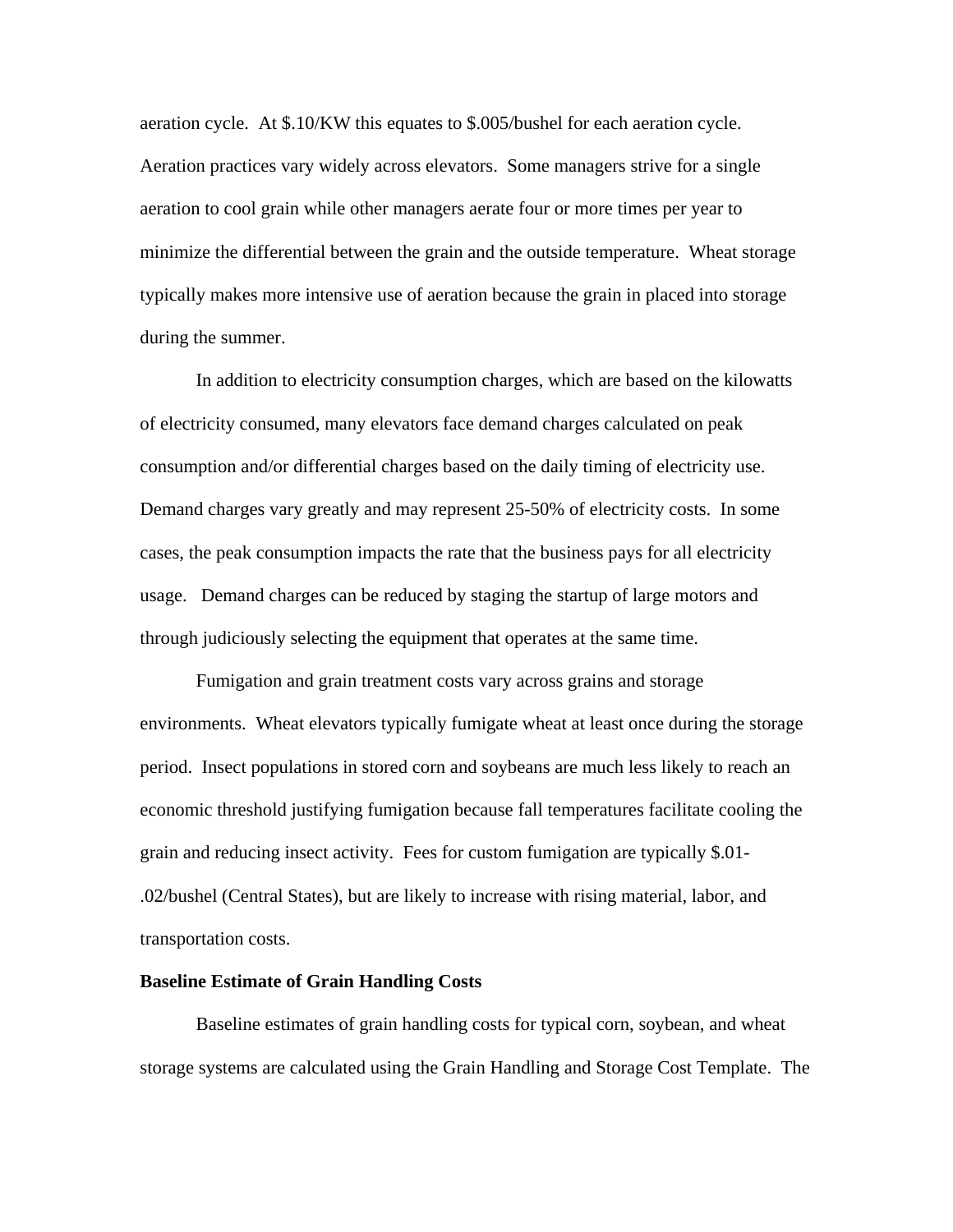assumptions for the cost estimates are provided in Table 2. The baseline assumptions

represent a typical concrete grain storage facility with 1M capacity.

| Table 2: Baseline Assumptions for Grain Handling Cost Estimates |             |  |
|-----------------------------------------------------------------|-------------|--|
| <b>Elevator Capacity-bushels</b>                                | 1,000,000   |  |
| <b>Purchase Price</b>                                           | \$1,250,000 |  |
| <b>Percent Financed</b>                                         | 50%         |  |
| Interest Rate                                                   | 7.5%        |  |
| Annual Maintenance Cost as % of Facility                        | 1%          |  |
| Cost                                                            |             |  |
| Property Tax and Insurance as % of                              | 2%          |  |
| <b>Facility Cost</b>                                            |             |  |
| Leg HP/Bushel/Hour                                              | .005        |  |
| Drag Conveyor HP/Bushel/Hour                                    | .0025       |  |
| Dust Control System HP                                          | 15          |  |
| % Shrinkage (in and out)                                        | .5%         |  |
| % Shrinkage (per turn)                                          | .25%        |  |
| Fumigation cost/bushel                                          | \$.015      |  |
| Elevator Salaries/Year                                          | \$50,000    |  |
| Benefits as % of Salaries                                       | 30%         |  |
|                                                                 |             |  |

Two separate estimates of grain handling costs are provided in Tables 2 and 3. The estimates in Table 2 are calculated using 2005 grain prices and electricity rates while Table 3 reflects 2008 grain prices and electricity rates. Other costs including insurance, maintenance, grain fumigation, salaries and benefits, and interest on the grain storage structure are held constant. Grain is assumed to be turned and aerated once in the corn and soybean storage system with two turning and aeration cycles for the wheat storage system. A moisture content change of 1.2% is assumed for corn storage while wheat and soybean are assumed to lose .5% moisture content. No fumigation costs are assumed for the soybean storage while 50% of the corn is assumed fumigated, and wheat fumigation is assumed on an average of 1.5 times per year.

Total grain handling costs using 2005 grain prices and electricity costs (Table 2) are estimated at \$.201, \$.225 and \$.264 for corn, soybean and wheat elevators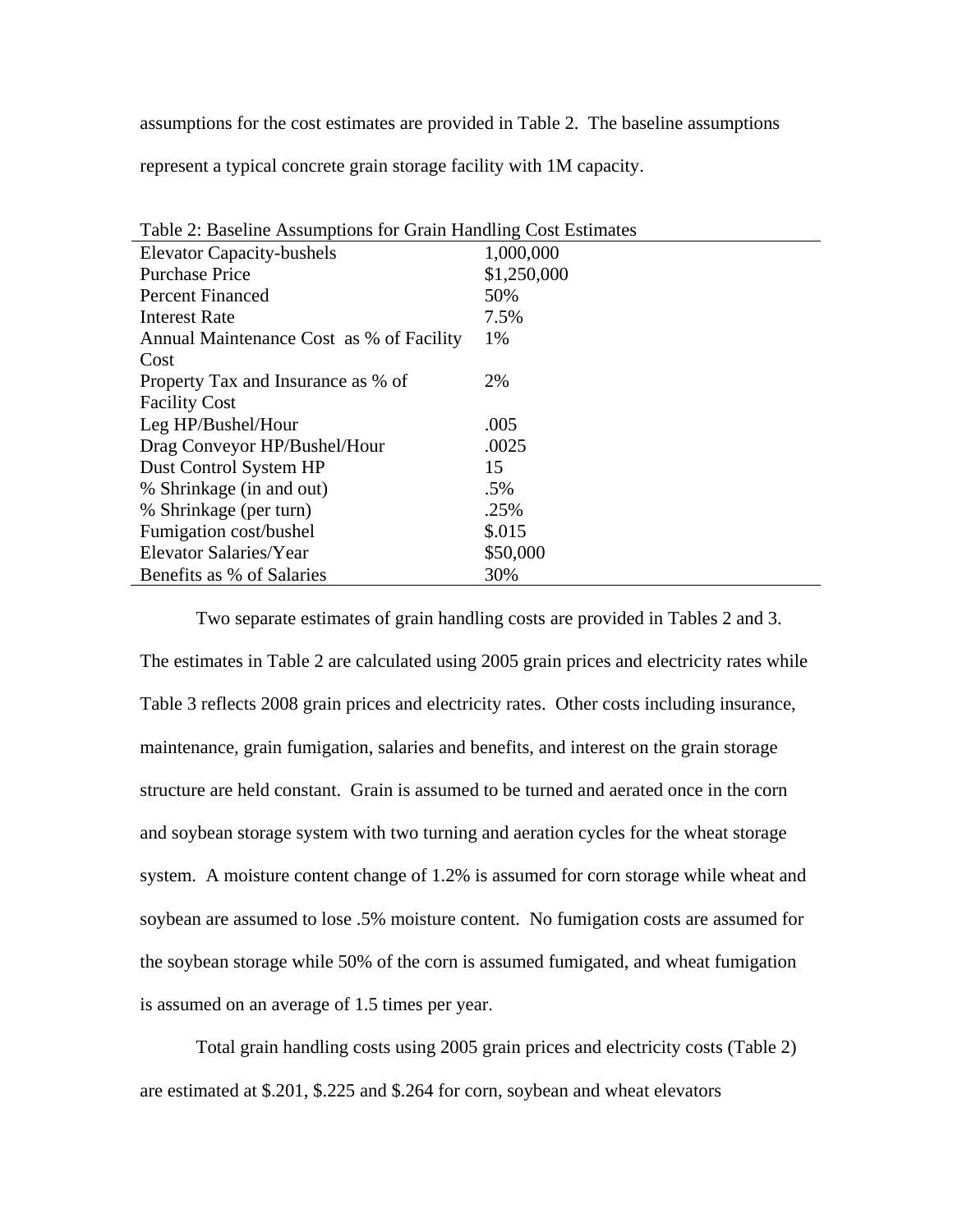respectively. Wheat is projected to have a higher handling cost due to assuming higher grain turning, aeration, and fumigation activities, relative to the other grains. Variable costs are estimated at \$.056, \$.08 and \$.119 per bushel for corn, soybean and wheat, respectively. Averaged across all three grains, variable costs account for 36% of total grain handling costs.

|                                                                                      | Corn | Soybean  | Wheat |  |
|--------------------------------------------------------------------------------------|------|----------|-------|--|
| Moisture and Shrink-                                                                 | .039 | .071     | .051  |  |
| Electricity                                                                          | .010 | .010     | .045  |  |
| Fumigation-                                                                          | .008 | $\theta$ | .023  |  |
| <b>Total Variable Cost</b>                                                           | .056 | .080     | .119  |  |
| <b>Salary and Benefits</b>                                                           | .072 | .072     | .109  |  |
| Insurance and maintenance                                                            | .035 | .035     | .035  |  |
| <b>Other Fixed Costs</b>                                                             | .038 | .038     | .038  |  |
| <b>Total Fixed Costs</b>                                                             | .145 | .145     | .145  |  |
| <b>Total Cost/bushel</b>                                                             | .201 | .225     | .264  |  |
| Assumes corn=\$2.00, soybean price = \$5.66, wheat = \$3.42, and electricity costs = |      |          |       |  |
| \$.0867/KW Source: USDA, EIA.                                                        |      |          |       |  |

Table 2: Grain Handling Cost s(\$ per Bushel) at 2005 Grain and Electricity Costs\*

Table 3 provides parallel projections of grain handling costs using 2008 grain prices and electricity rates. The increased grain and electricity costs increase grain handling costs to \$.280/bushel, .314/bushel, and \$.330/bushel for corn, soybean, and wheat, respectively. This increase is 25-40% over the 2005 projections. The main impact is from higher grain prices, which increase the economic consequences of moisture and shrinkage losses. At 2008 grain and electricity prices, variable costs account for 52% of all handling costs.

| Table 5: Grain Handling Cost ( $\sqrt{5}$ /Bushel) at 2008 Grain and Electricity Costs <sup>*</sup> |      |         |       |  |
|-----------------------------------------------------------------------------------------------------|------|---------|-------|--|
|                                                                                                     | Corn | Soybean | Wheat |  |
| Elec. Cost-\$/KW                                                                                    |      |         |       |  |
| Moisture and Shrink-                                                                                | .117 | .159    | .113  |  |
| Electricity                                                                                         | .010 | .010    | .045  |  |
| Fumigation-                                                                                         | .008 |         | .023  |  |
| <b>Total Variable Cost</b>                                                                          | .134 | .169    | .180  |  |

Table 3: Grain Handling Cost (\$/Bushel) at 2008 Grain and Electricity Costs\*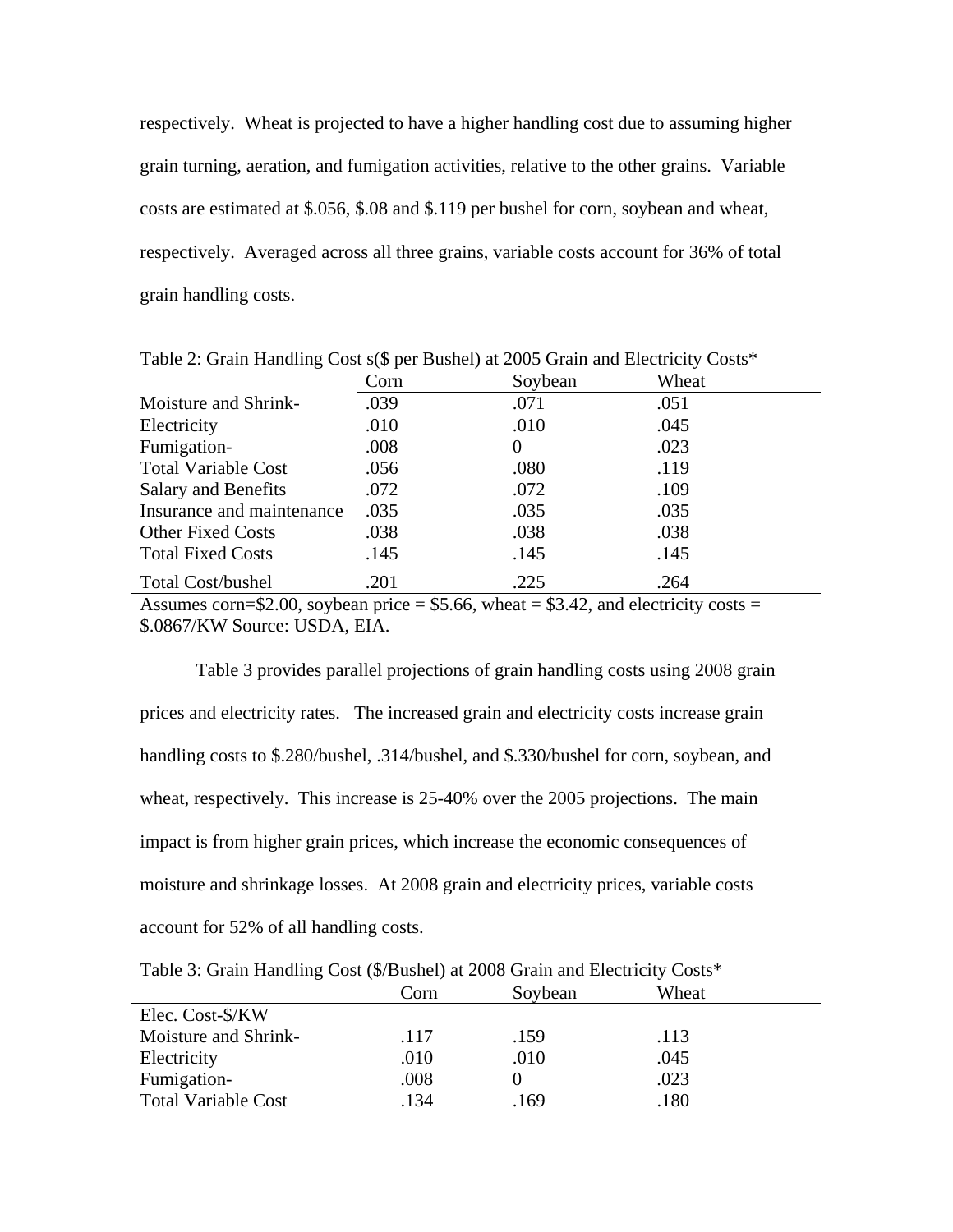| <b>Salary and Benefits</b> | .072 | .072 | .072 |
|----------------------------|------|------|------|
| Insurance and maintenance  | .035 | .035 | .035 |
| <b>Other Fixed Costs</b>   | .038 | .038 | .038 |
| <b>Total Fixed Costs</b>   | .145 | .145 | .145 |
| <b>Total Cost/bushel</b>   | .280 | .314 | .330 |
| % Increase                 | 39%  | 40%  | 25%  |
| 2005-2008                  |      |      |      |

Assumes corn price= $$6.00$ , soybean price =  $$12.75$ , wheat price= $$7.50$ , and electricity  $costs = $.0967/KW$ 

### **Implications**

 The analysis confirms the observation that grain handling costs have increased dramatically for most grain elevators during the last few years. Rising commodity prices and electricity rates have increased handling costs by 25-40%. This analysis may understate cost changes since changes in labor, maintenance, insurance, and other fixed costs are not considered. Grain elevator managers need to consider grain handling costs as they establish grain margins basis levels on forward contracts.

Much of the increase in grain handling costs is a consequence of grain shrinkage and moisture loss coupled with higher commodity prices. This fact provides a strong economic incentive to change handling practices to reduce shrinkage. Higher commodity prices also increase the penalties for inaccurate grain grading. A wheat elevator that under-estimated or "forgave" the  $1<sup>st</sup>$  percent of dockage in 2005 would have reduced their margins by \$.034/bushel. The same practices in 2008 would have resulted in a \$.075/bushel penalty.

 The cost analysis also indicates that a higher percentage of grain handling costs are variable costs. Managers who adjust grain margins in an attempt to gain throughput should analyze costs to be sure that the margin covers the variable costs of storage.

### **References**

Baumel, Phillip C. " How to Make Country Elevators Competitive" Ag Decision Maker, August 1997, Vol. 1, No. 10 http://www.extension.iastate.edu/agdm/articles/baumel/BaumelAug97.htm

Central States Enterprises, Salina Kansas, Personal communication 7-21-2008.

Criner, G. K. and S. L. Jacobs. "Our Industry Today: Economic Engineering of Milk Processing Costs" Journal of Dairy Science 75:1365-1372, 1992.